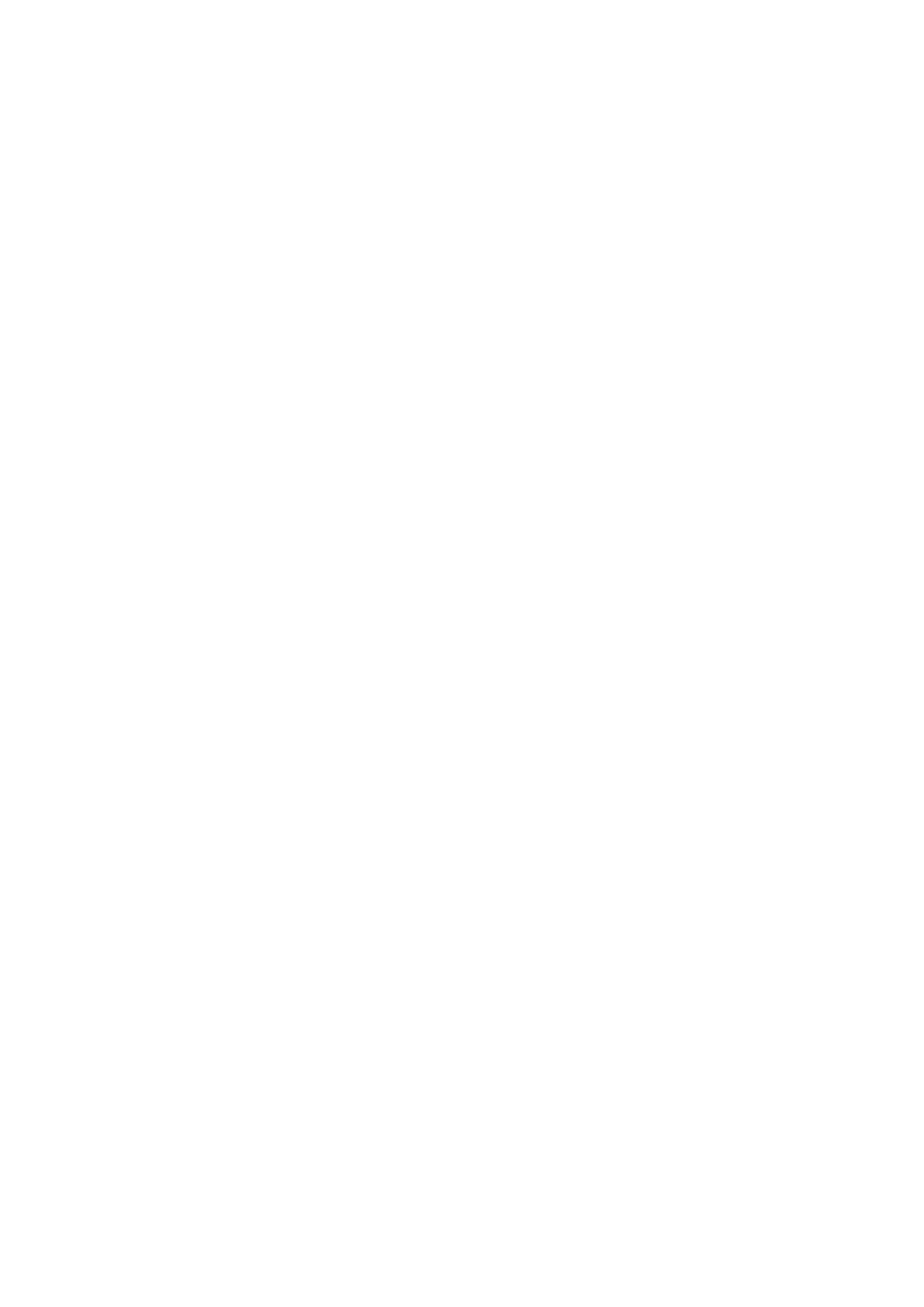[University of Southampton](http://www.soton.ac.uk)

#### ABSTRACT

#### [FACULTY OF ENGINEERING AND PHYSICAL SCIENCES](http://www.engineering.soton.ac.uk) [ELECTRONICS AND COMPUTER SCIENCE](http://www.ecs.soton.ac.uk)

Master of Science

by

This work is all about  $\ldots$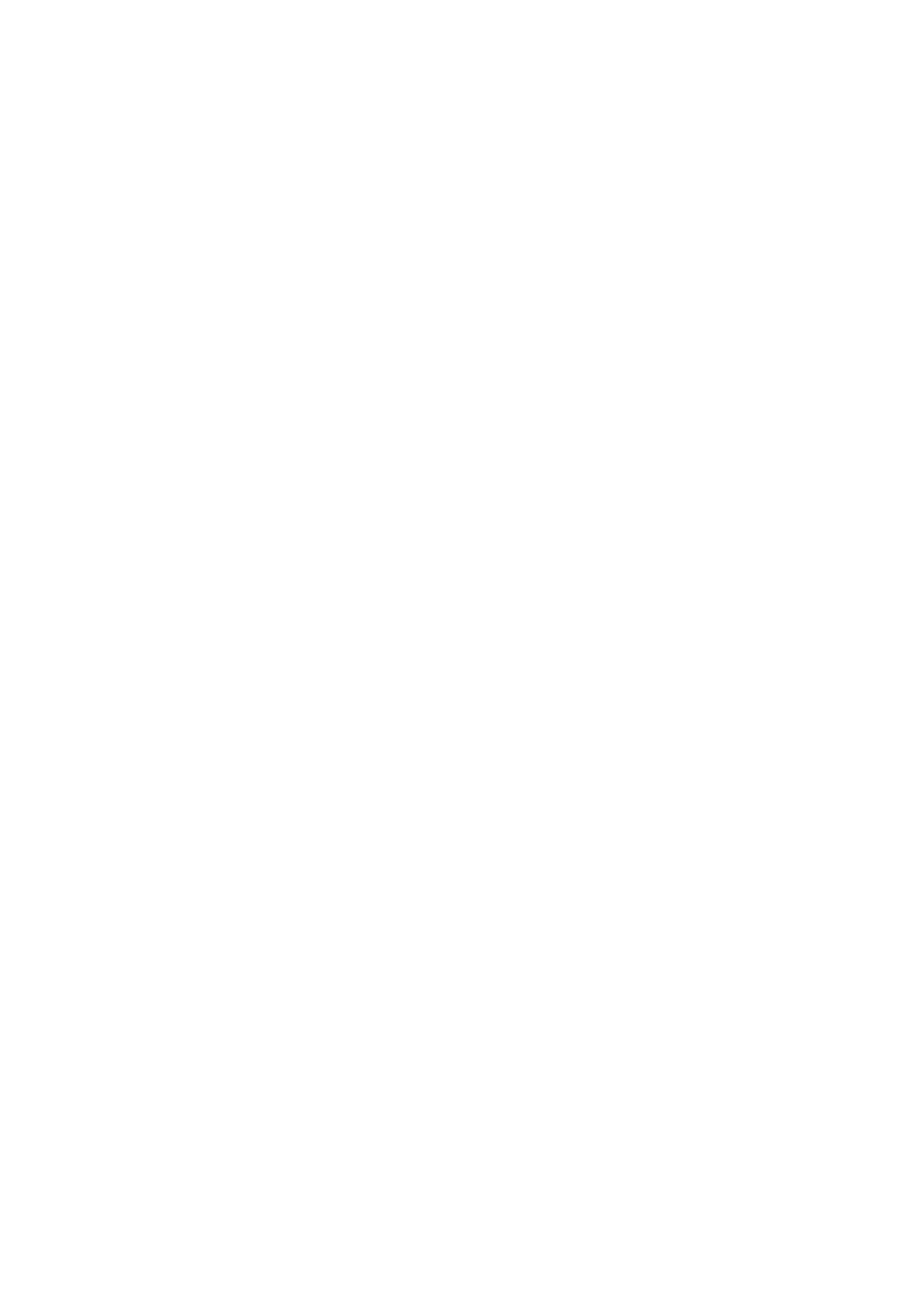#### <span id="page-4-0"></span>Acknowledgements

Thanks to no one.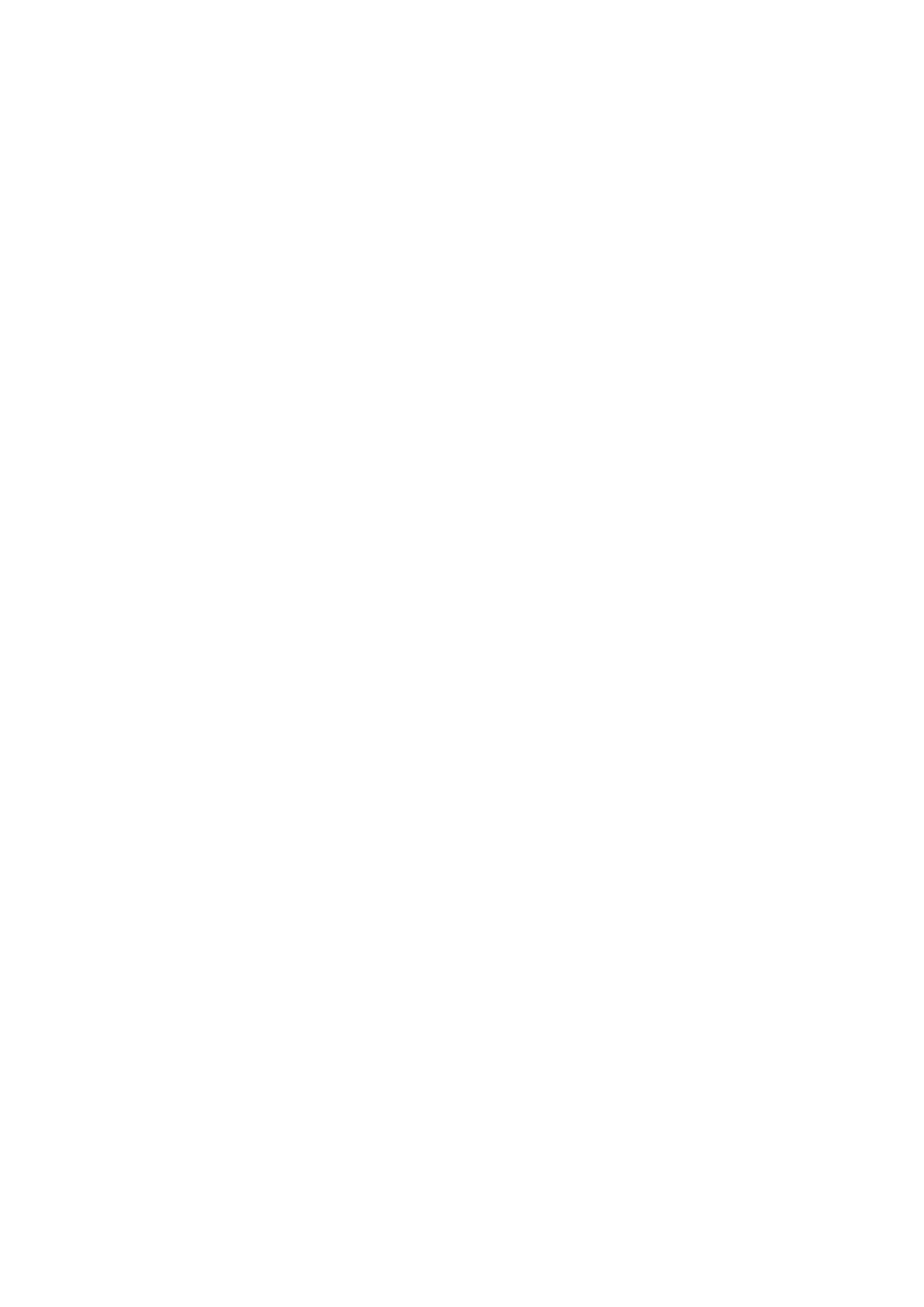#### **Statement of Originality**

- I have read and understood the ECS Academic Integrity information and the University's Academic Integrity Guidance for Students.
- I am aware that failure to act in accordance with the Regulations Governing Academic Integrity may lead to the imposition of penalties which, for the most serious cases, may include termination of programme.
- I consent to the University copying and distributing any or all of my work in any form and using third parties (who may be based outside the EU/EEA) to verify whether my work contains plagiarised material, and for quality assurance purposes.

#### *You must change the statements in the boxes if you do not agree with them.*

We expect you to acknowledge all sources of information (e.g. ideas, algorithms, data) using citations. You must also put quotation marks around any sections of text that you have copied without paraphrasing. If any figures or tables have been taken or modified from another source, you must explain this in the caption and cite the original source.

#### **I have acknowledged all sources, and identified any content taken from elsewhere.**

If you have used any code (e.g. open-source code), reference designs, or similar resources that have been produced by anyone else, you must list them in the box below. In the report, you must explain what was used and how it relates to the work you have done.

#### **I have not used any resources produced by anyone else.**

You can consult with module teaching staff/demonstrators, but you should not show anyone else your work (this includes uploading your work to publicly-accessible repositories e.g. Github, unless expressly permitted by the module leader), or help them to do theirs. For individual assignments, we expect you to work on your own. For group assignments, we expect that you work only with your allocated group. You must get permission in writing from the module teaching staff before you seek outside assistance, e.g. a proofreading service, and declare it here.

#### **I did all the work myself, or with my allocated group, and have not helped anyone else.**

We expect that you have not fabricated, modified or distorted any data, evidence, references, experimental results, or other material used or presented in the report. You must clearly describe your experiments and how the results were obtained, and include all data, source code and/or designs (either in the report, or submitted as a separate file) so that your results could be reproduced.

#### **The material in the report is genuine, and I have included all my data/code/designs.**

We expect that you have not previously submitted any part of this work for another assessment. You must get permission in writing from the module teaching staff before re-using any of your previously submitted work for this assessment.

#### **I have not submitted any part of this work for another assessment.**

If your work involved research/studies (including surveys) on human participants, their cells or data, or on animals, you must have been granted ethical approval before the work was carried out, and any experiments must have followed these requirements*.* You must give details of this in the report, and list the ethical approval reference number(s) in the box below.

#### **My work did not involve human participants, their cells or data, or animals.**

*ECS Statement of Originality Template, updated August 2018, Alex Weddell aiofficer@ecs.soton.ac.uk*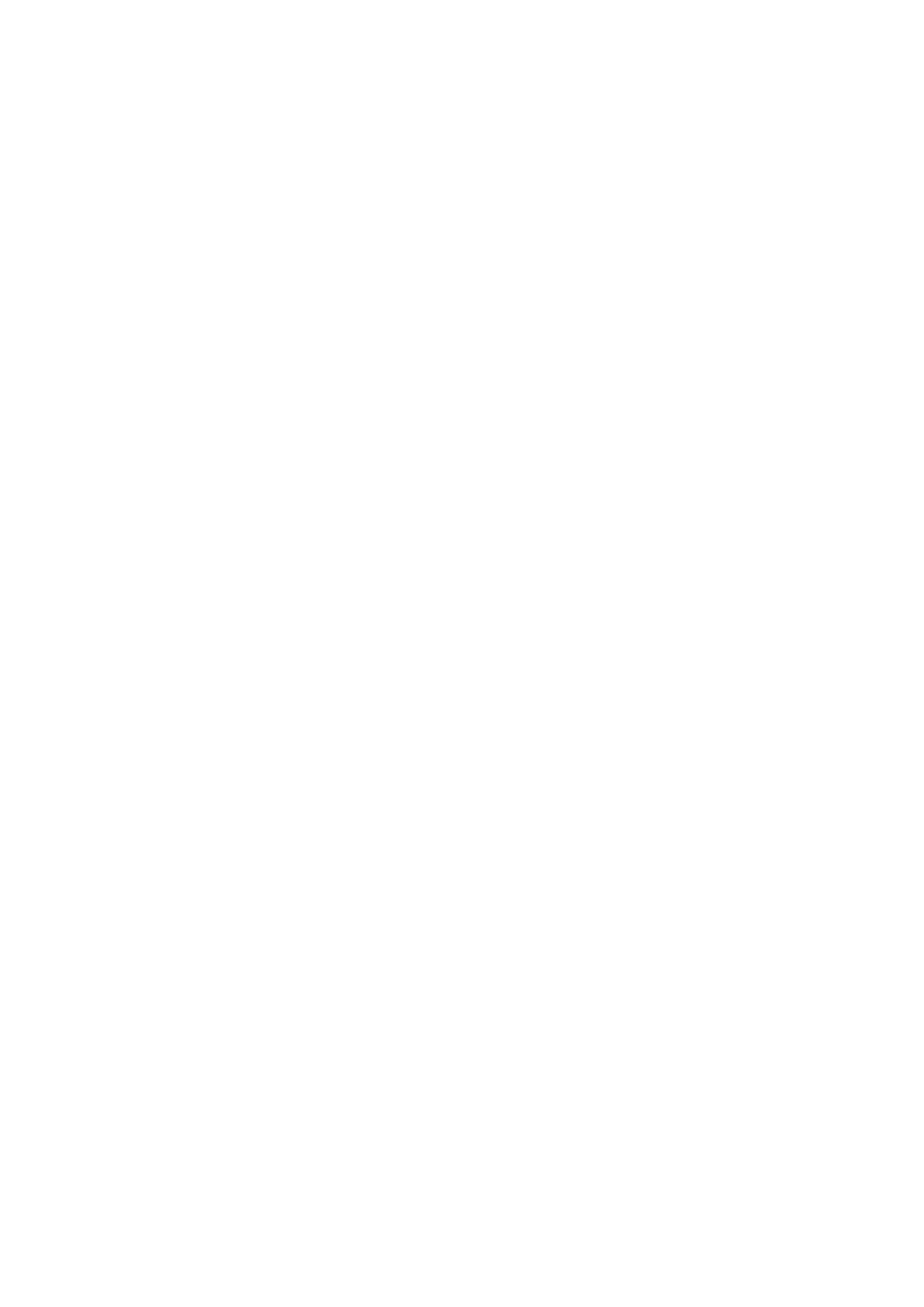### **Contents**

| Acknowledgements    | $\mathbf{v}$    |
|---------------------|-----------------|
| Nomenclature        | xvii            |
| 1 Introduction      | 1               |
| 2 Conclusions       | $\bf{3}$        |
| A Stuff             | $5\overline{ }$ |
| <b>Bibliography</b> | 7               |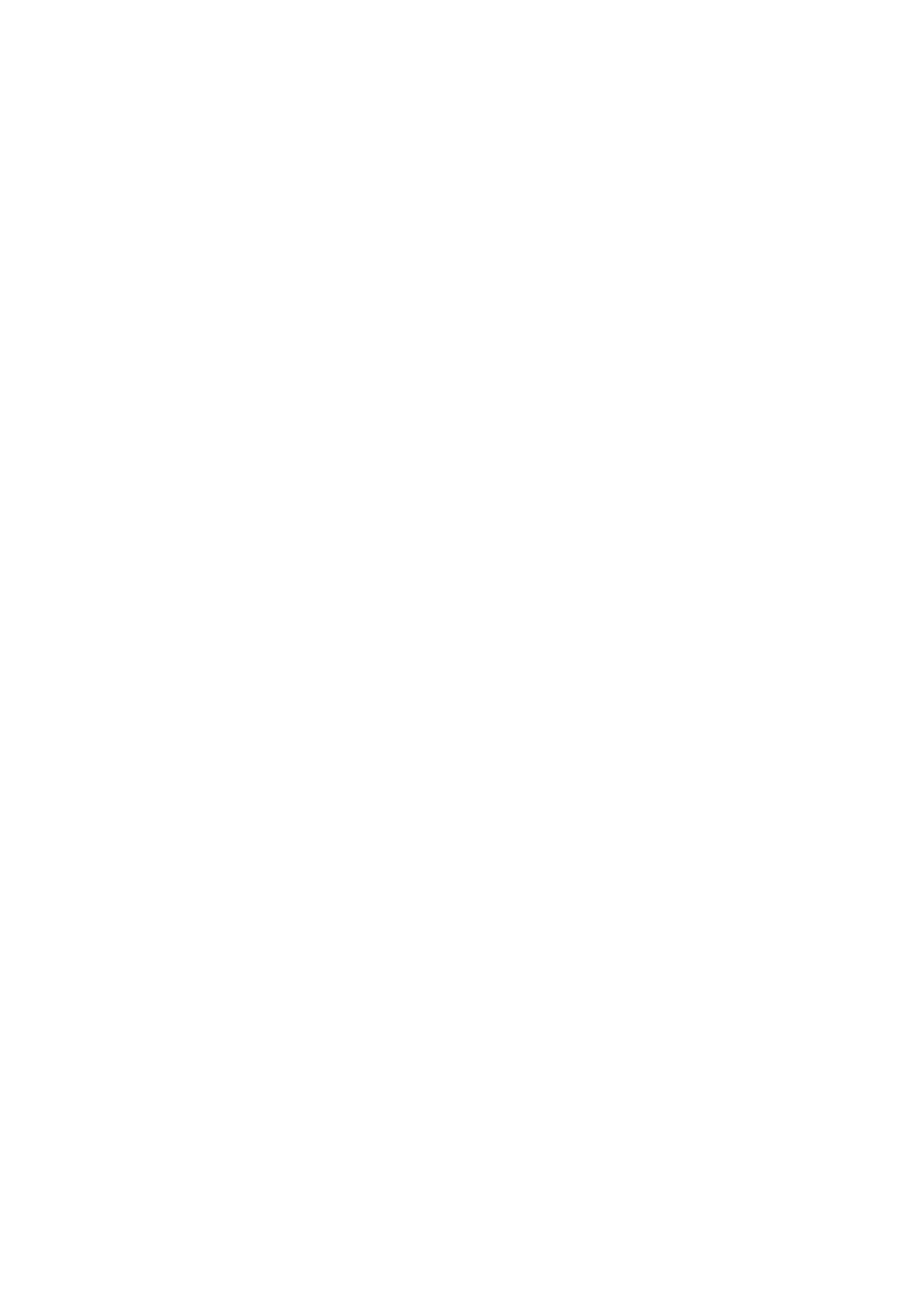# List of Figures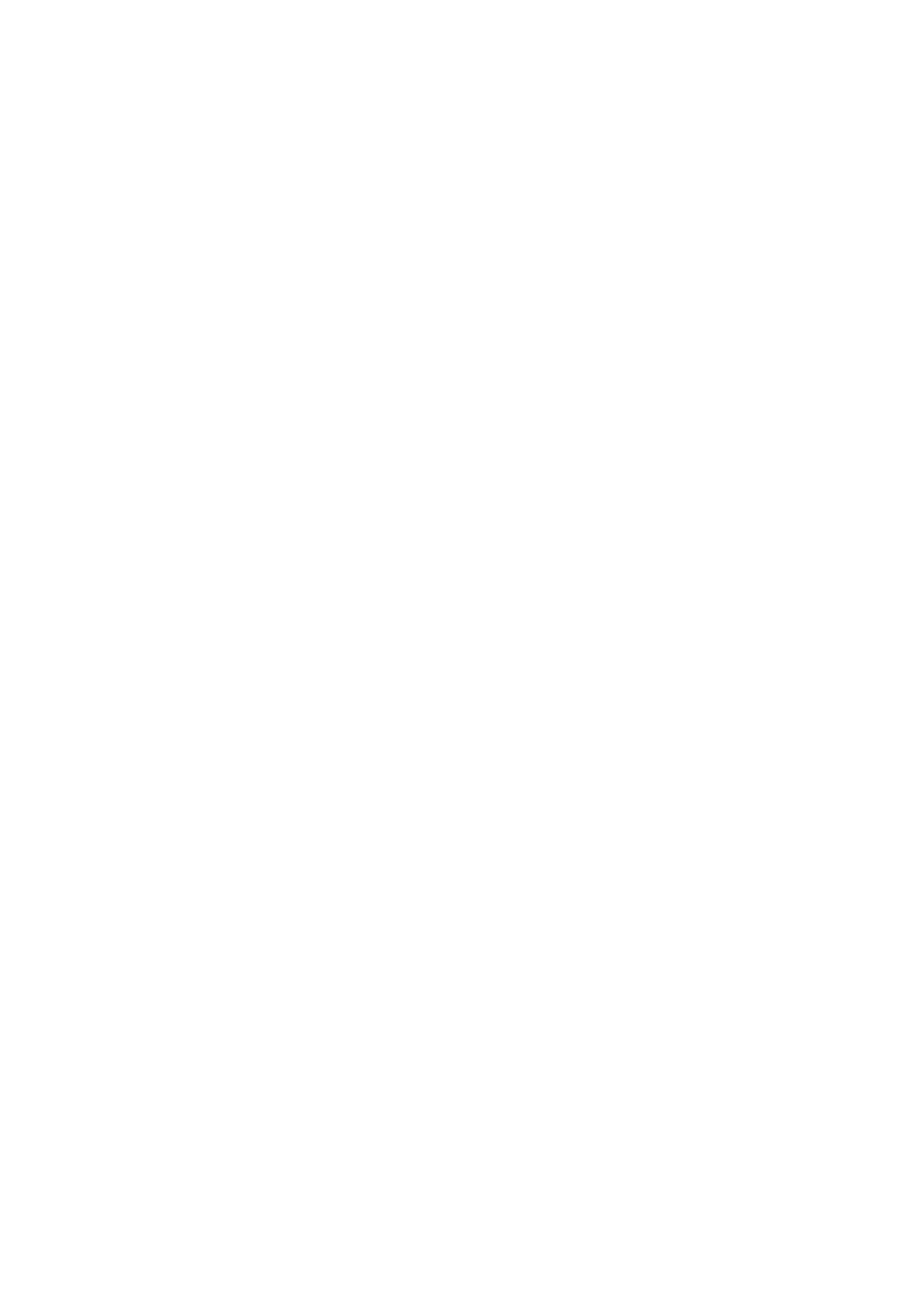### List of Tables

| 1.1 The Results |  |  |  |  |  |  |  |  |  |  |  |  |  |  |  |  |  |  |  |  |
|-----------------|--|--|--|--|--|--|--|--|--|--|--|--|--|--|--|--|--|--|--|--|
|                 |  |  |  |  |  |  |  |  |  |  |  |  |  |  |  |  |  |  |  |  |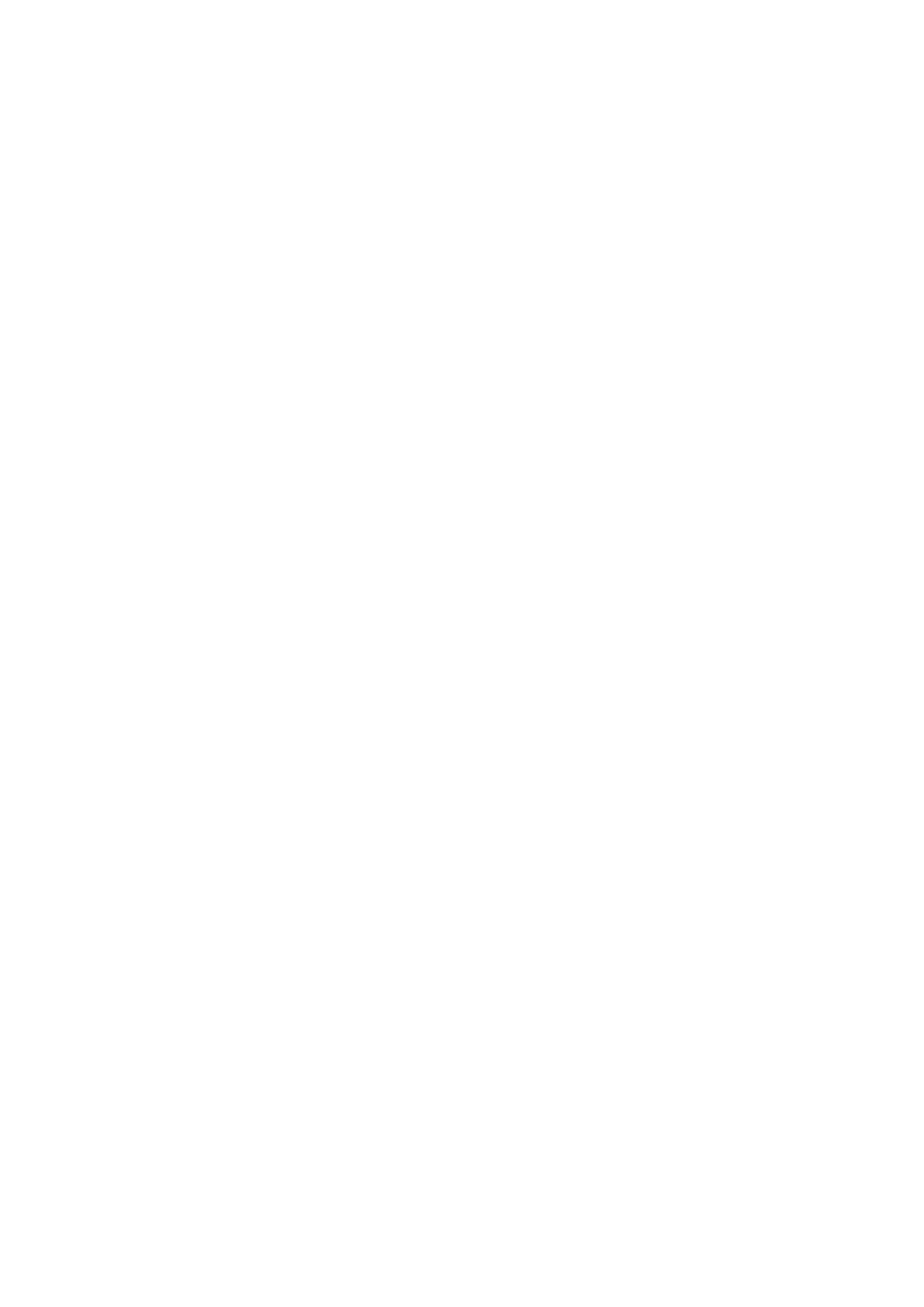### Listings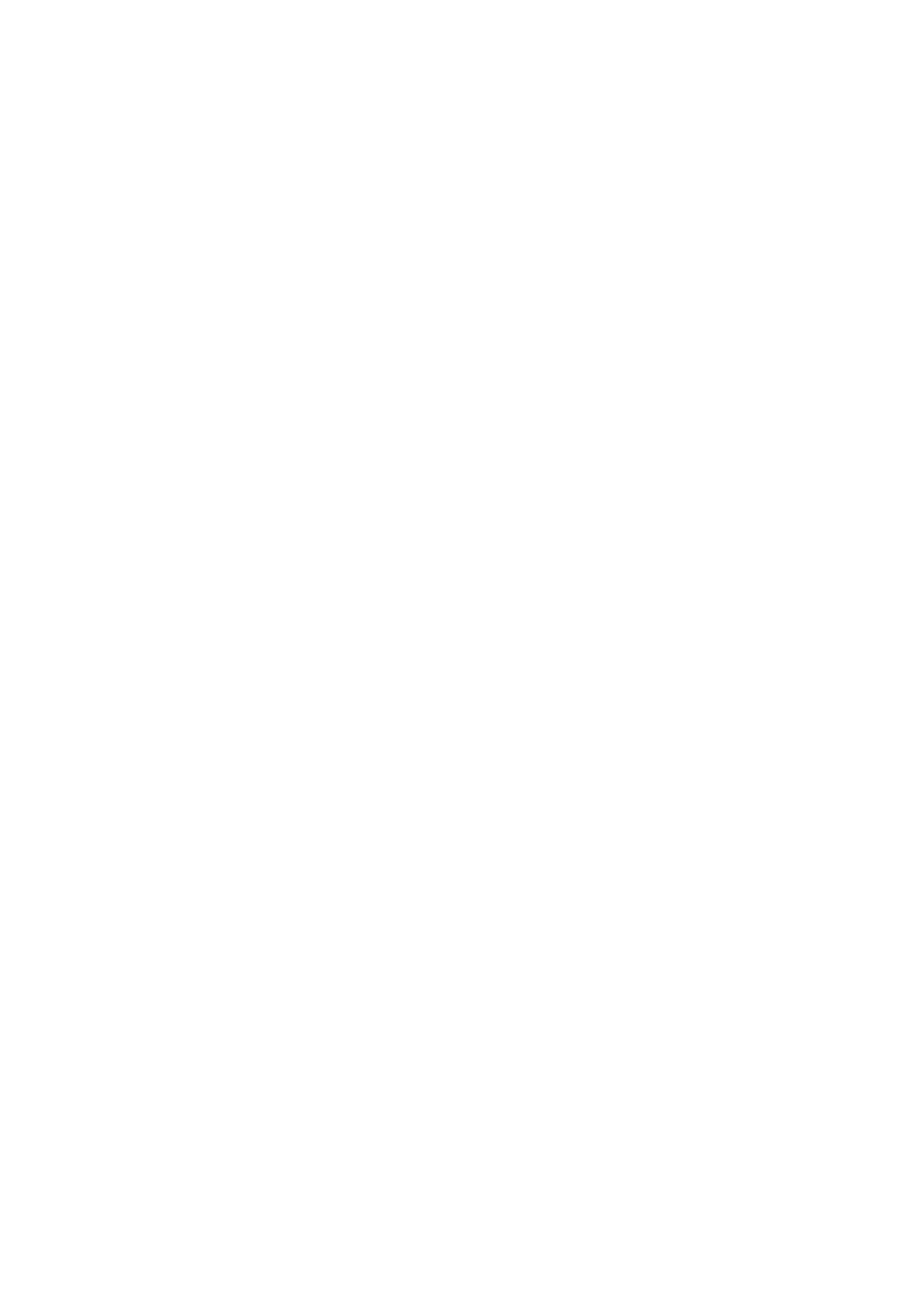# <span id="page-16-0"></span>Nomenclature

 $w$  The weight vector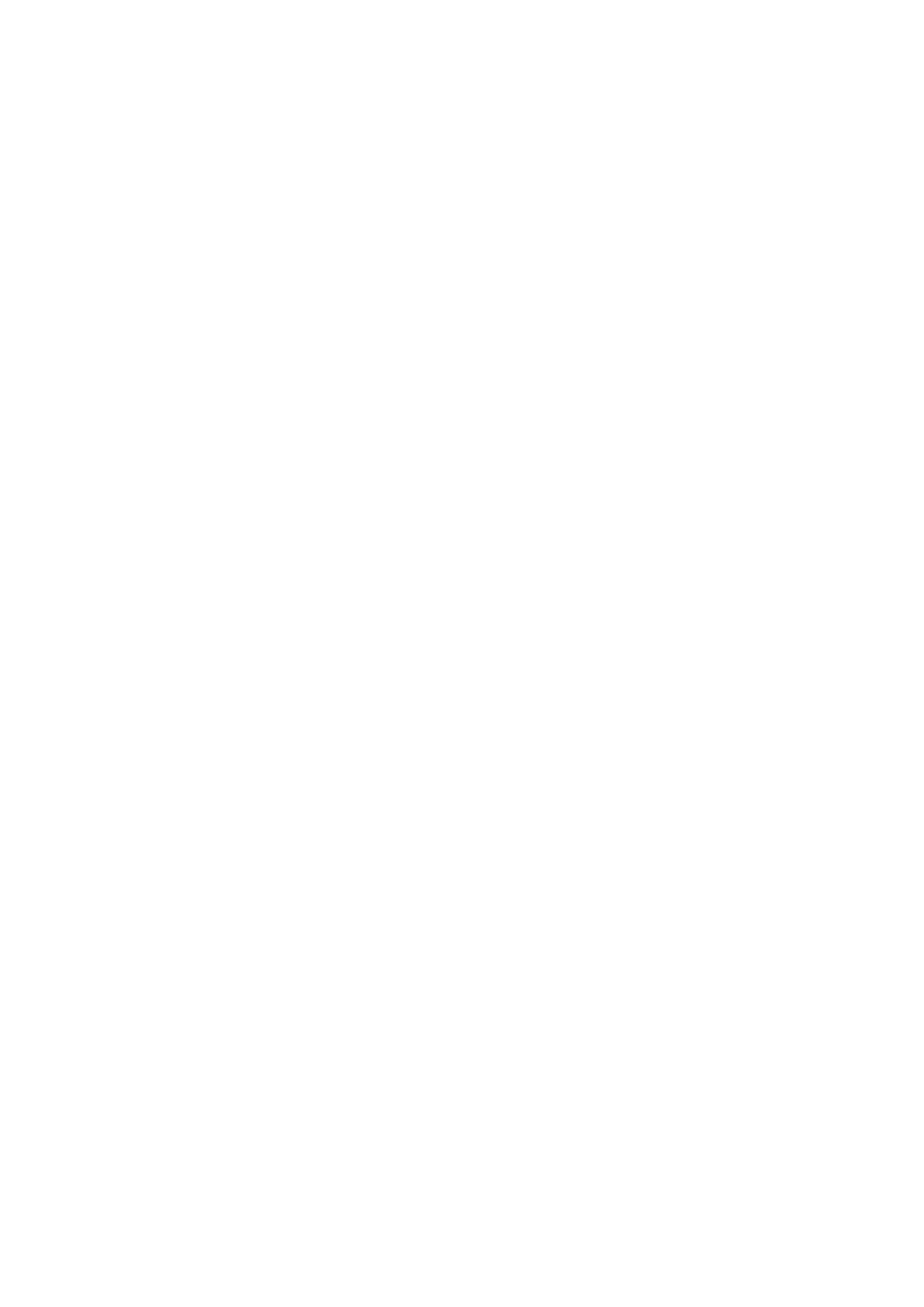### <span id="page-18-0"></span>Chapter 1

### Introduction

You probably found all the files from [Gunn](#page-24-1) [\(2001\)](#page-24-1). Table [1.1](#page-18-2) illustrates the results of my work.

| Training Error Testing Error |          |
|------------------------------|----------|
|                              | $\infty$ |

<span id="page-18-2"></span>Table 1.1: The Results

Figure [1.1](#page-18-1) shows why this is the case.



<span id="page-18-1"></span>FIGURE 1.1: A colourful picture.

This page shows you a subfigure example in Figure [1.2.](#page-19-0)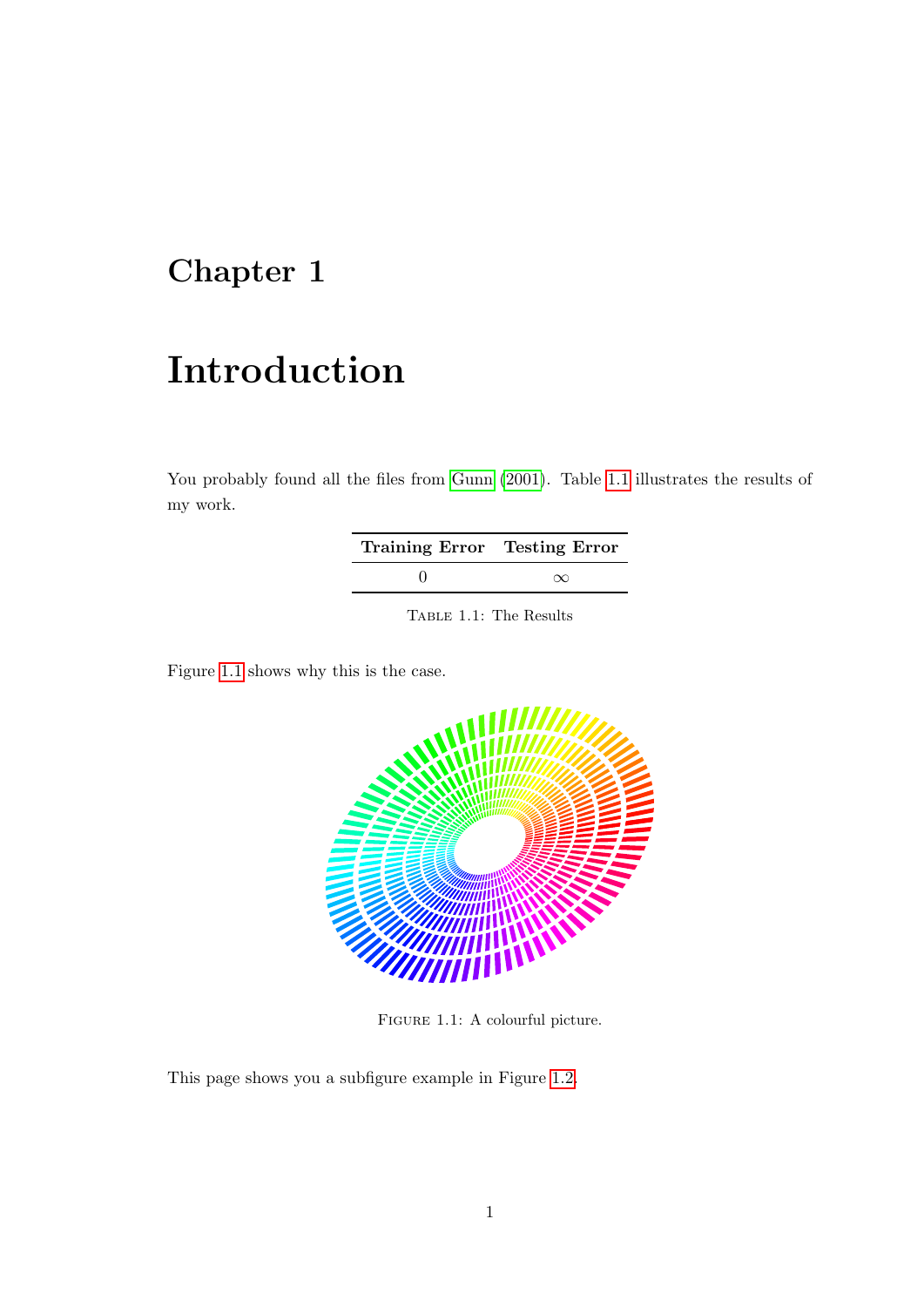

<span id="page-19-0"></span>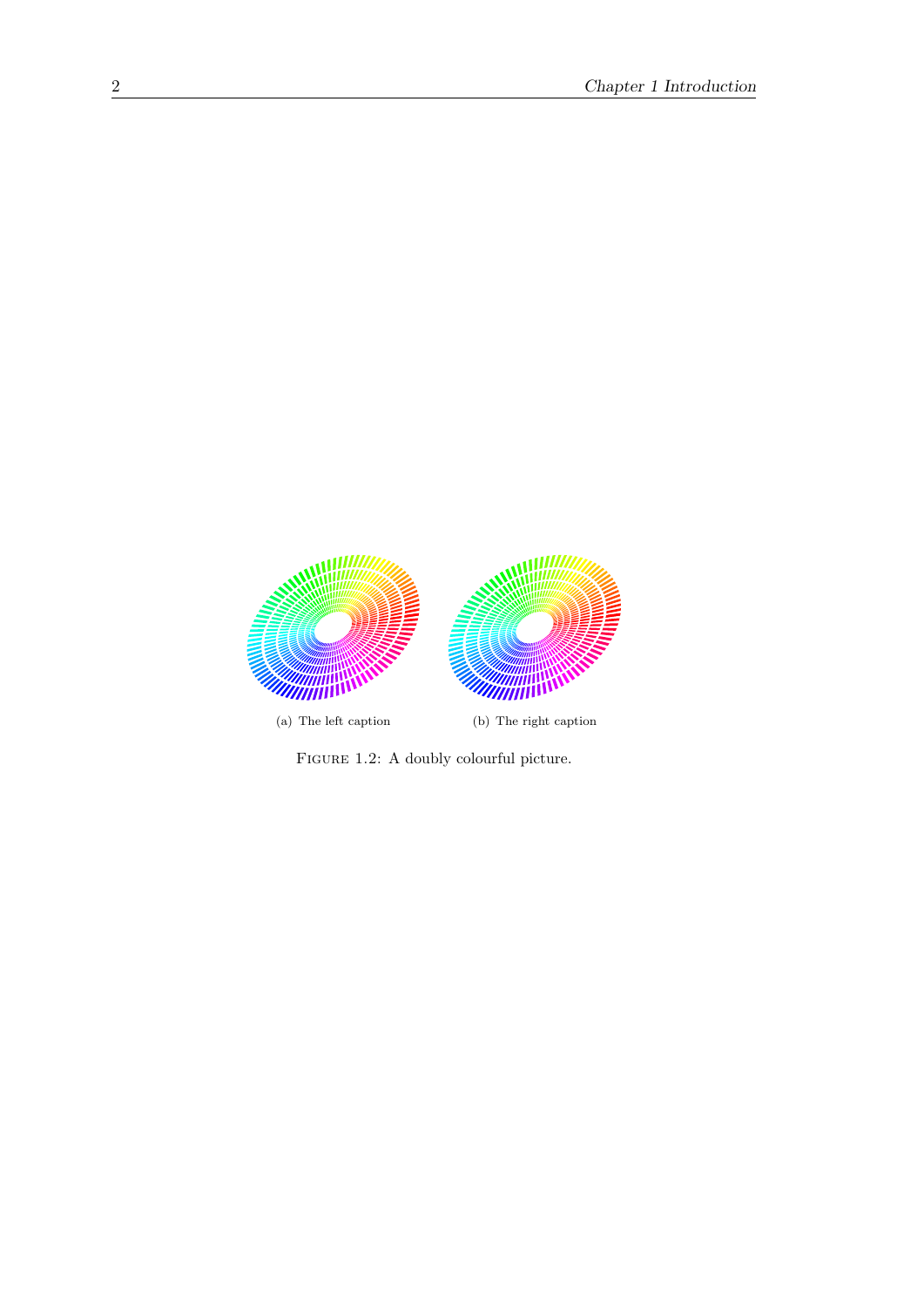### <span id="page-20-0"></span>Chapter 2

# Conclusions

It works.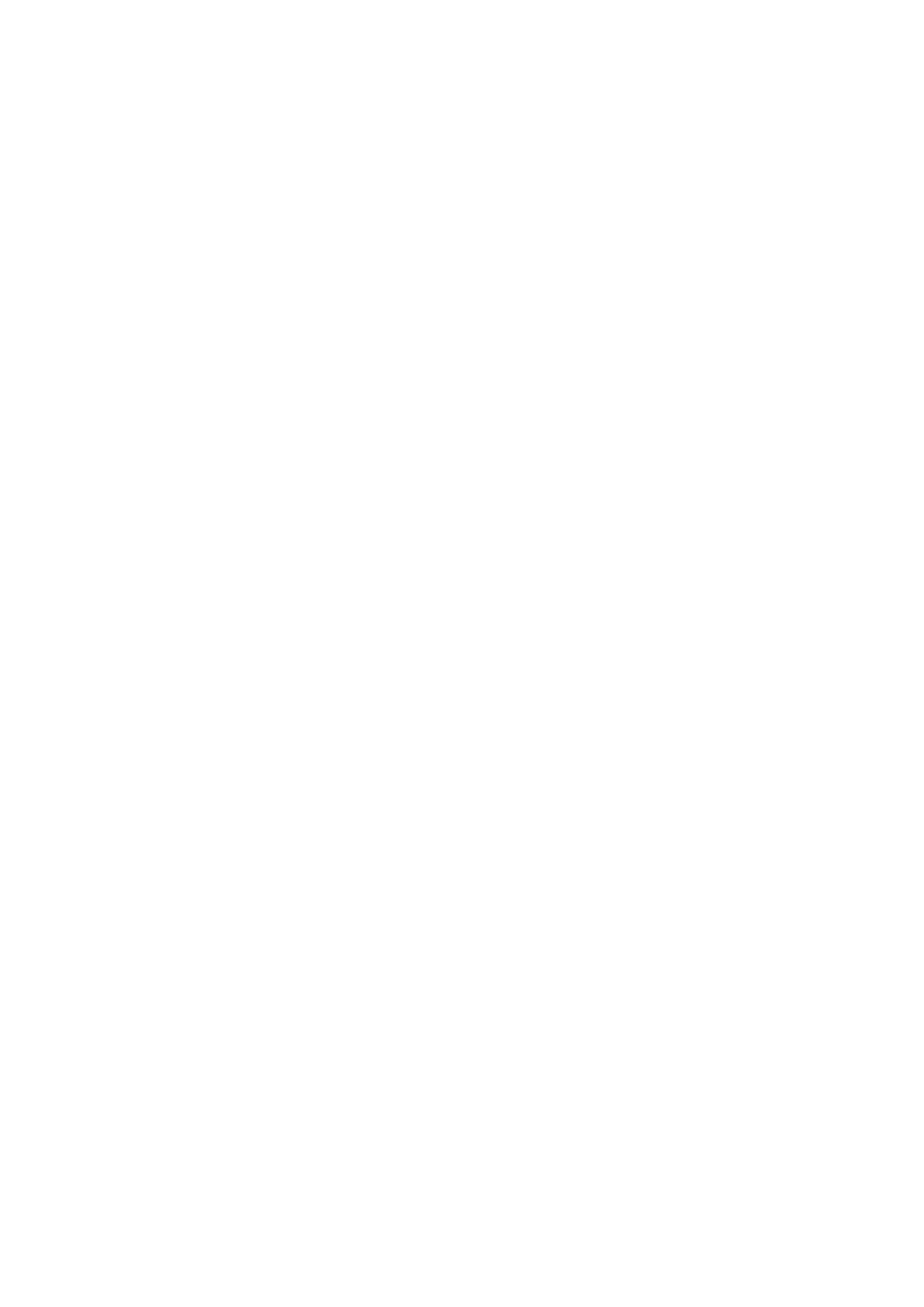### <span id="page-22-0"></span>Appendix A

# **Stuff**

The following gets in the way of the text....